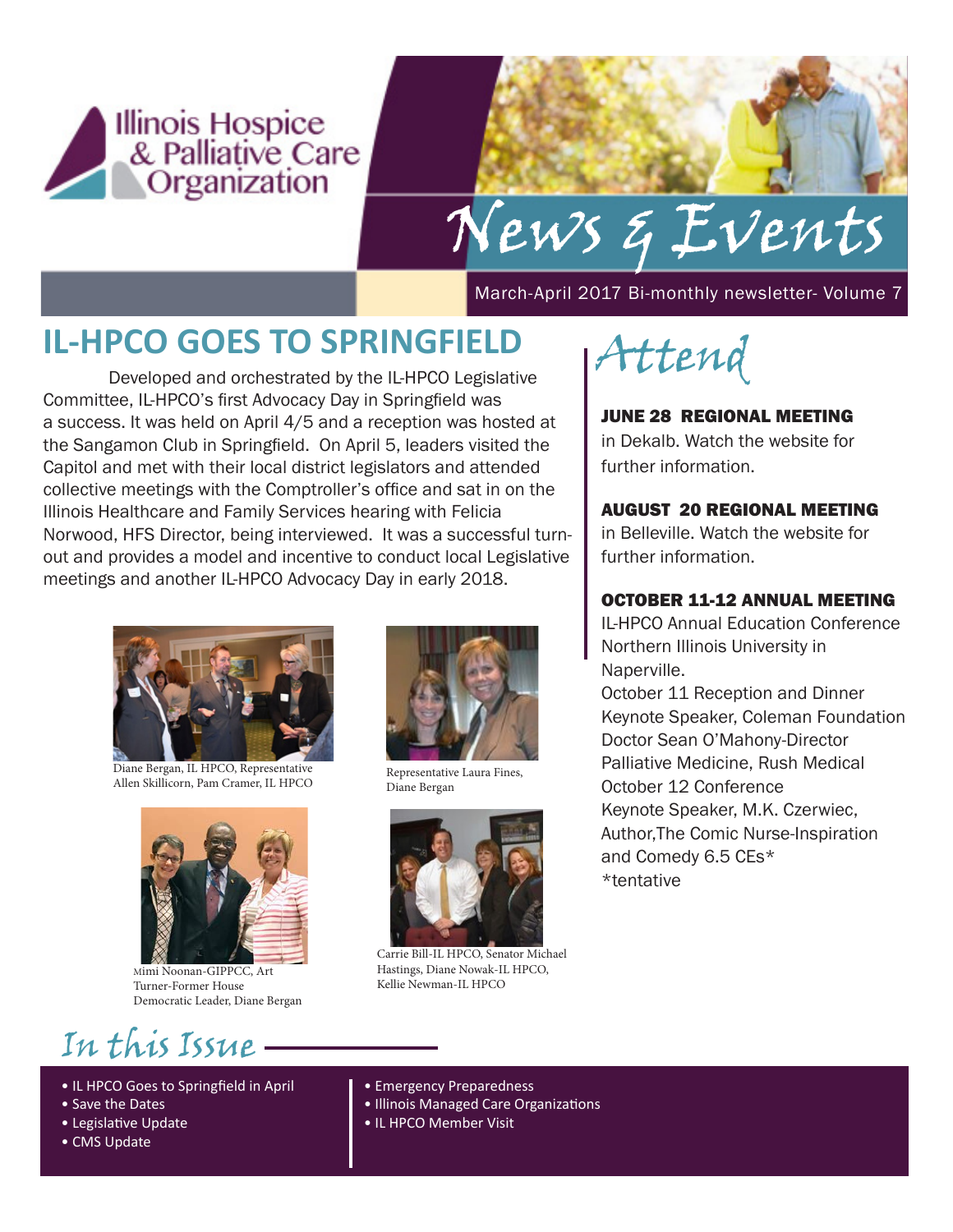

#### Legislative Update – Betsy D. Mitchell, IL -HPCO Legislative Consultant



The House passed House Bill 109, a stop-gap budget bill focused mainly on higher education and social services. In addition, funding was included for the Funeral & Burial Fund within Illinois Department of Human Services. This is the funding source for Medicaid hospice patients which has been empty of funds since December 31, 0217. Please contact your SENATOR and urge them to take action on House Bill 109. A sample letter is at the end of this Newsletter for you to use. If you want to learn more about contacting your legislators, please contact me, Betsy Mitchell, Betsy@cook-witter.com

 On April 5, approximately 20+ IL-HPCO members traveled to Springfield for the 2017 IL-HPCO Advocacy Day. Prior to Advocacy Day, IL-HPCO hosted a Legislative Reception during the evening on April 4 which provided members with the opportunity to visit with their legislators. Great ideas, good discussions and new contacts were made during the reception.

 Before heading to the Capitol, the Advocacy Day began with a Legislative Briefing by IL-HPCO Legislative Chairwoman Diane Bergan and Legislative Consultant Betsy Mitchell. At the Capitol, IL-HPCO members worked in teams to visit with legislators who represent where members live and where their offices are located. It was the first time for many IL-HPCO members to meet with their legislators and all agreed this was a good threshold as they will now work to grow a strong working relationship with their area legislators.

In addition, the attendees heard from Rep. Linda Chapa LaVia (D, Aurora); former Rep. Art Turner, Sr.; Matt Hartman, Illinois Health Care Association and others. According to feedback from the attendees all said the day was well worth their time to invest in entering into a solid working relationship with their legislators. Please consider attending the 2018 IL-HPCO Advocacy Day.

#### CMS update

The Federal Register posted the FY2018 Hospice Wage index proposed rule for public inspection. Included in that was the following regarding Hospice Compare which is targeted for late this summer.

• CMS is developing a Hospice Compare web site which will allow consumers, providers and stakeholders to search for all Medicare-certified hospice providers and view their information and quality measure scores.

• June 1, 2016: Hospice will have chance to review and challenge results, prior to posting on Hospice Compare.

• Only the 7 HIS measures will be in Hospice Compare in 2017. The Hospice CAHPS measures will be added in the "winter of 2018."

 The proposed rule also identified new priority areas for hospice which are under consideration and development. Cont. p.3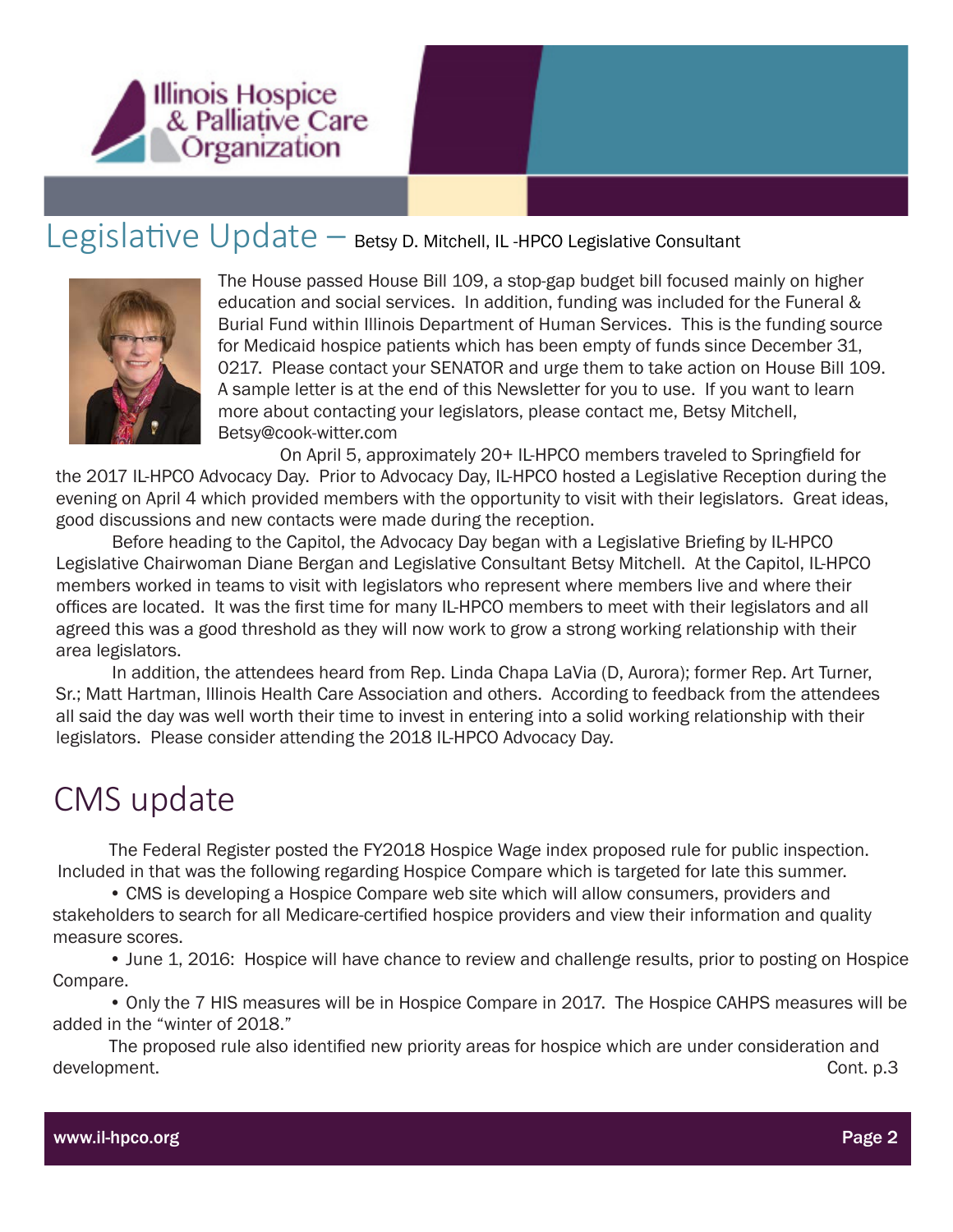

## **EMERGENCY PREPAREDNESS FINAL RULE**

 CMS conducted a webinar in late April about the Emergency Preparedness final rule. They clarified that the effective date of the final rule was 11/15/16, and the implementation date is November 15, 2017 which means that providers are expected to have completed the following by  $11/15/17$ :

•All of the staff training requirements;• Participation in a full-scale exercise that is community-based or when a community-based exercise is not accessible, an individual, facility-based exercise;

• Conduct an additional exercise that may include, but is not limited to the following:

o A second full-scale exercise that is individual, facility-based.

 o A tabletop exercise that includes a group discussion led by a facilitator, using a narrated, clinically-relevant emergency scenario, and a set of problem statements, directed messages, or prepared questions designed to challenge an emergency plan. Non-compliance will result in survey deficiencies via the established survey process.

CMS is still working on developing the Interpretive Guidelines for the emergency preparedness CoP (418.113) and advised providers on the call not to wait for their distribution to become compliant with all requirements. Here is a link to the full CMS slide set from the webinar: www.cms.gov/Outreach-and-Education/ Outreach/NPC/

# **CMS Update**

#### **Cont. from p.2**

• Potentially avoidable hospice care transitions. The goal is to reduce potentially avoidable transitions at the end of life which are burdensome to patients, families and the health care system, because they are associated with adverse outcomes, lower patient and family satisfaction, higher costs and fragmentation of care delivery.

• Access to levels of hospice care which includes focus on the provision of CHC and GIP. Measuring use of levels of care will incentivize hospice providers to continuously assess patient and caregiver needs and provide the appropriate level of care to meet these needs.

#### **ILLINOIS MANAGED CARE ORGANIZATIONS (MCOs) |BEING MINIMIZED by 2018**

Currently there are 15 MCOs in Illinois, the highest market-share goes to Blue Cross Blue Shield and Meridian. In February the state issued RFPs to rebid Medicaid Managed Care Programs, asking to consolidate multiple programs into a single streamlined program, and expand MCO care statewide. The RFP will minimize the current number of contracted MCOs from 11-12 to between three and four. The State says "when fully implemented by the end of 2018, the new managed care program will cover roughly 27 million Medicaid beneficiaries in all 102 counties." Below is a chart of the plans, lives covered and market share